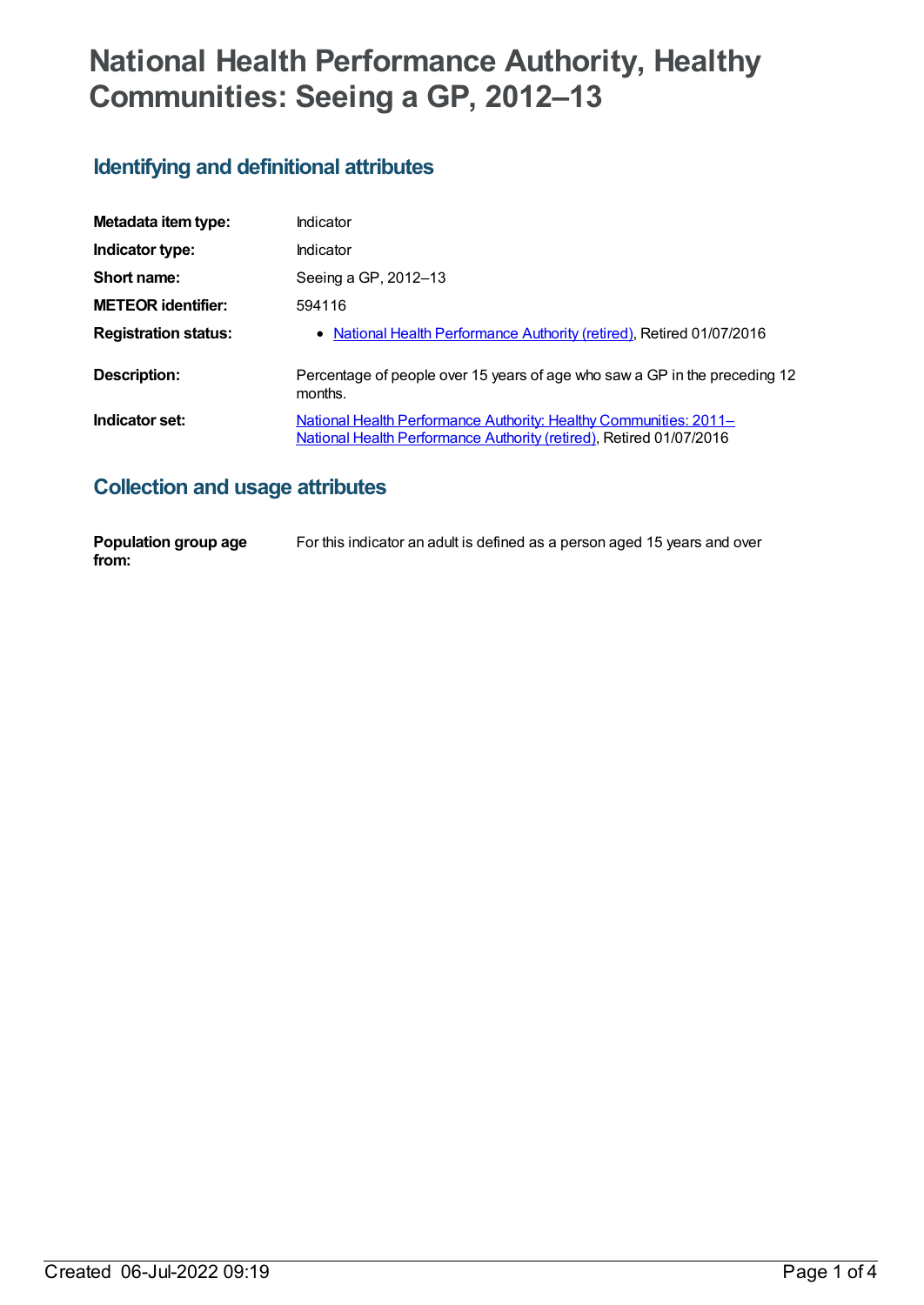**Computation description:** Participants in the Australian Bureau of Statistics (ABS) Patient Experience Survey 2012–13 who reported they saw a GP in the preceding 12 months.

> The numerator was calculated as the sum of calibrated sample weights for adults who responded they saw a GP in the preceding 12 months and who were enumerated within the particular Medicare local catchment.

Population is limited to persons aged 15 years and over.

The denominator was calculated as the sum of calibrated sample weights for persons aged 15 years and over who were enumerated within the Medicare Local catchment.

Person level survey weights were calibrated to independent estimates of the population of interest, referred to as 'benchmarks'. Weights calibrated against population benchmarks ensure that the survey estimates conform to independently estimated distributions of the population, rather than to the distribution within the sample itself. These benchmarks account for the distribution of people across state and territory, age group, and sex categories. Note: These benchmarks have not been calibrated for Medicare Local geography.

Analysis by remoteness and Socio-Economic Indexes for Areas (SEIFA) Index of Relative Socio-Economic Disadvantage (IRSD) is based on usual residence of the person.

The measure is presented as a percentage.

95% confidence intervals and relative standard errors are calculated for rates.

The National Health Performance Authority developed a suppression protocol to ensure robust reporting of these data at small areas.

| • These suppression rules are based on limits for Relative Standard Error <sup>1</sup> and |
|--------------------------------------------------------------------------------------------|
| Confidence Interval width of 30%, with additional cross-validation for                     |
| estimates close to these limits, that is plus or minus 3% of the limits. If an             |
| estimate was marginal <sup>2</sup> with respect to Relative Standard Error, the            |
| Confidence Interval width was used as the deciding factor. If an estimate was              |
| marginal <sup>2</sup> with respect to Confidence Interval width, then Relative Standard    |
| Error is used as the deciding factor                                                       |
|                                                                                            |

- Data were supressed based on the following rules:
	- Relative Standard Error of 33% or greater, or
	- Confidence Interval (95%) width of 33% or greater, or

- Relative Standard Error between 27% and 33%, with significantly $^3$  wider Confidence Interval width than the average for that indicator, or

- Confidence Interval width between 27% and 33%, with significantly $^3$  wider Relative Standard Error than the average for that indicator.

1. For a dichotomous proportion, Relative Standard Error can be defined as the ratio of the standard error and the minimum of the estimate and its complement (100%–estimate).

2. In this context, marginal is defined as within 10% of the 30% limit, or +/- 3%

3. In this context, statistical significance is defined as at least two standard deviations above average.

**Computation:** 100 × (Numerator ÷ Denominator) **Numerator:** Number of persons aged 15 years and over who reported seeing a GP in the preceding 12 months.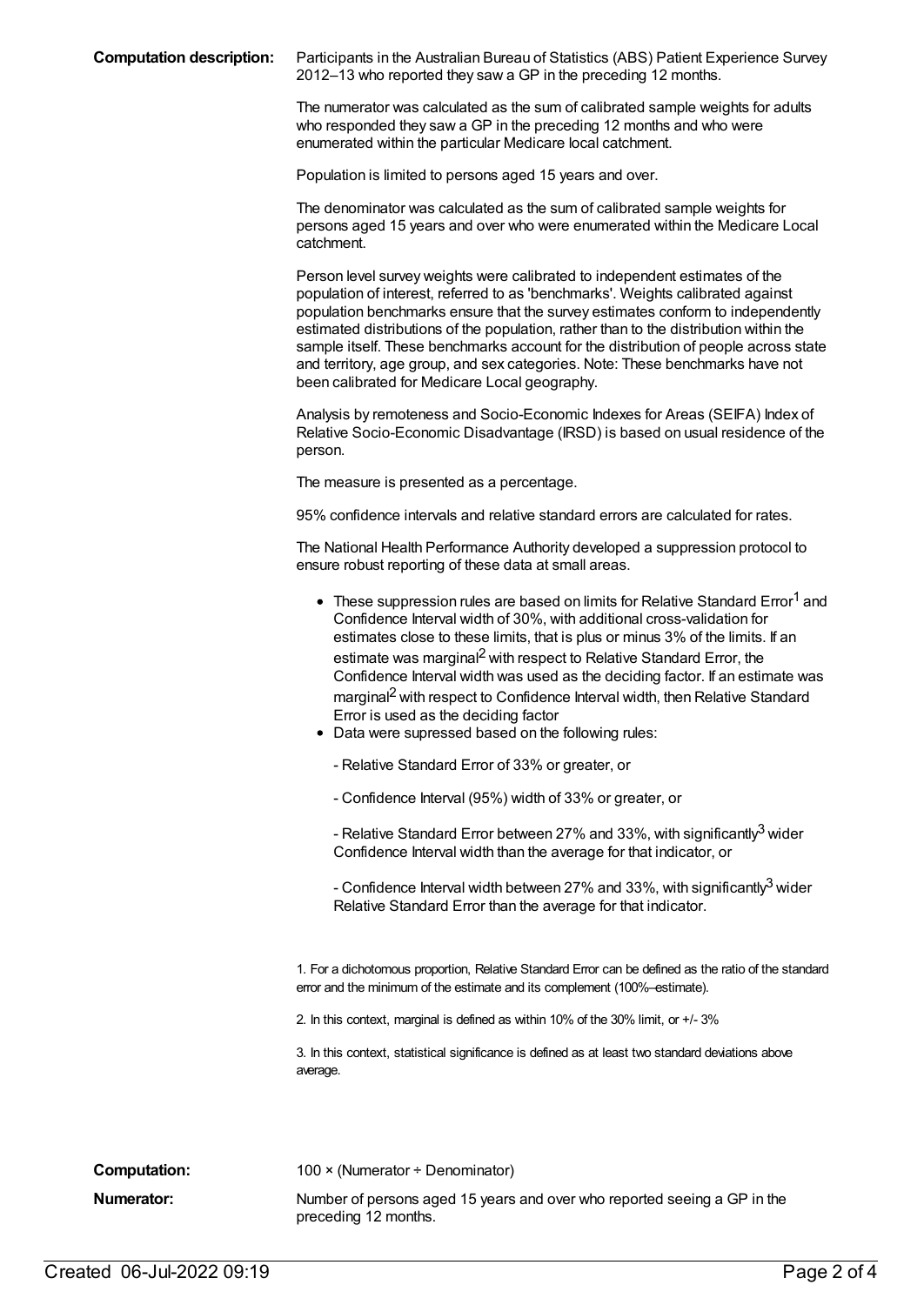| <b>Numerator data elements:</b> | <b>Data Element / Data Set-</b>                                                                            |
|---------------------------------|------------------------------------------------------------------------------------------------------------|
|                                 | Person-age, total years N[NN]                                                                              |
|                                 | Data Source                                                                                                |
|                                 | <b>ABS Patient Experience Survey (PEx)</b>                                                                 |
|                                 |                                                                                                            |
|                                 | Guide for use                                                                                              |
|                                 | Data source type: Survey                                                                                   |
|                                 | Data Element / Data Set-                                                                                   |
|                                 | Person-seeing a GP indicator, yes/no code N                                                                |
|                                 | <b>Data Source</b>                                                                                         |
|                                 | <b>ABS Patient Experience Survey (PEx)</b>                                                                 |
|                                 | Guide for use                                                                                              |
|                                 | Data source type: Survey                                                                                   |
|                                 |                                                                                                            |
| Denominator:                    | Total number of persons aged 15 years and over who were enumerated within the<br>Medicare Local catchment. |
| Denominator data                | Data Element / Data Set-                                                                                   |
| elements:                       | Person-age, total years N[NN]                                                                              |
|                                 | <b>Data Source</b>                                                                                         |
|                                 | <b>ABS Patient Experience Survey (PEx)</b>                                                                 |
|                                 | Guide for use                                                                                              |
|                                 | Data source type: Survey                                                                                   |
|                                 |                                                                                                            |
| Disaggregation:                 | By Medicare Local catchments and Medicare Local peer groups.                                               |
| <b>Disaggregation data</b>      | Data Element / Data Set-                                                                                   |
| elements:                       | Administrative health region-Medicare Local identifier, code AANNN                                         |
|                                 |                                                                                                            |
|                                 | Data Element / Data Set-                                                                                   |
|                                 | Administrative health region-Medicare Local peer group, code N                                             |

## **Representational attributes**

| <b>Representation class:</b> | Percentage |
|------------------------------|------------|
| Data type:                   | Real       |
| Unit of measure:             | Person     |
| Format:                      | N[NN].N    |
|                              |            |

## **Indicator conceptual framework**

**Framework and dimensions:** [PAF-Equity](https://meteor.aihw.gov.au/content/554927) of access

#### **Data source attributes**